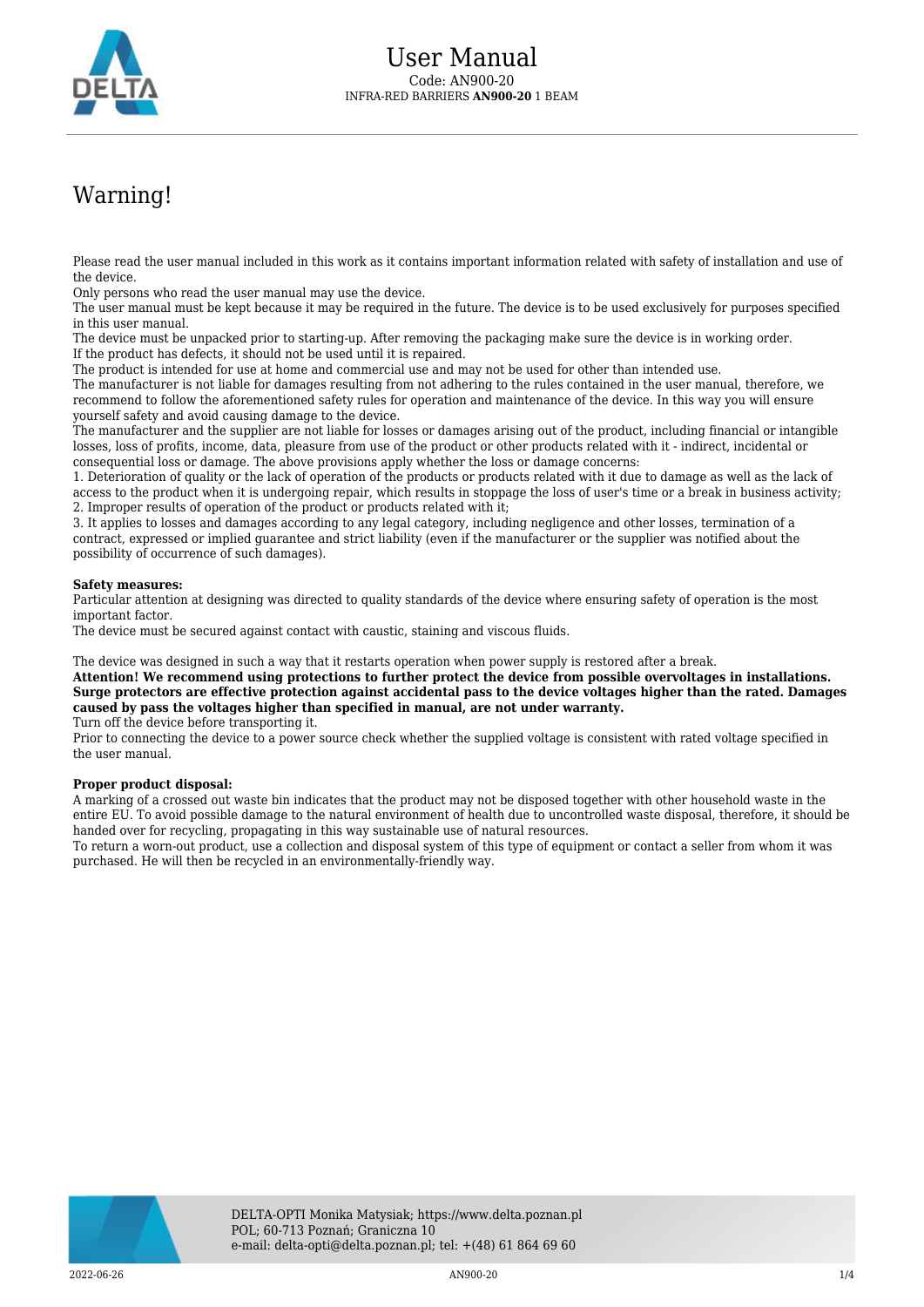

The alarm systems based on Passive Infra-Red detectors catch the intruder, which is inside the room already. The system based on Infra-Red barriers is intended to cause an alarm when intruder only intends to invade the premises, and there is still outside the building.

IR curtains can be also used to protect the controlled crossing, gates, fences, precious objects at open areas, etc. In museums the IR curtains can be successfully used as conflict-free, discreet separation the viewers from the valuable exhibits.

During the constant interruption of the beam (by placing an obstacle between the transmitter and receiver), the barrier does not return to its original state. This behavior of the barrier is important for control gates, ramps, etc.



| Number of beams:                     | $\mathbf{1}$                                |
|--------------------------------------|---------------------------------------------|
| Detection method:                    | 1 beam blocked                              |
| Outdoor detection range:             | 3  15 m                                     |
| Indoor detection range:              | $3 \dots 20$ m                              |
| Beam characteristics:                | 940 nm - Modulated Infra-Red stream         |
| Alarm period:                        | $\geq 0.1$ s                                |
| Tamper contact:                      |                                             |
| Angles adjustment range:             |                                             |
| Power supply:                        | 12 V  24 V DC / AC                          |
| Current consumption:                 | 30 mA - Transmitter,<br>15 mA - Receiver    |
| Alarm output:                        | Relay (AC/DC 36V max. 1A), NO/NC            |
| Main features:                       | The minimum distance between devices is 3 m |
| "Index of Protection":               | <b>IP66</b>                                 |
| Operation temp. / Relative humidity: | $-25$ °C  55 °C / max. 95 %                 |
| Transmitter or receiver dimensions:  | 49 x 76 x 30 mm                             |
| Transmitter and receiver weight:     | $0.04$ kg                                   |
| Guarantee:                           | 2 years                                     |

Transmitter and receiver (after remove the cover):

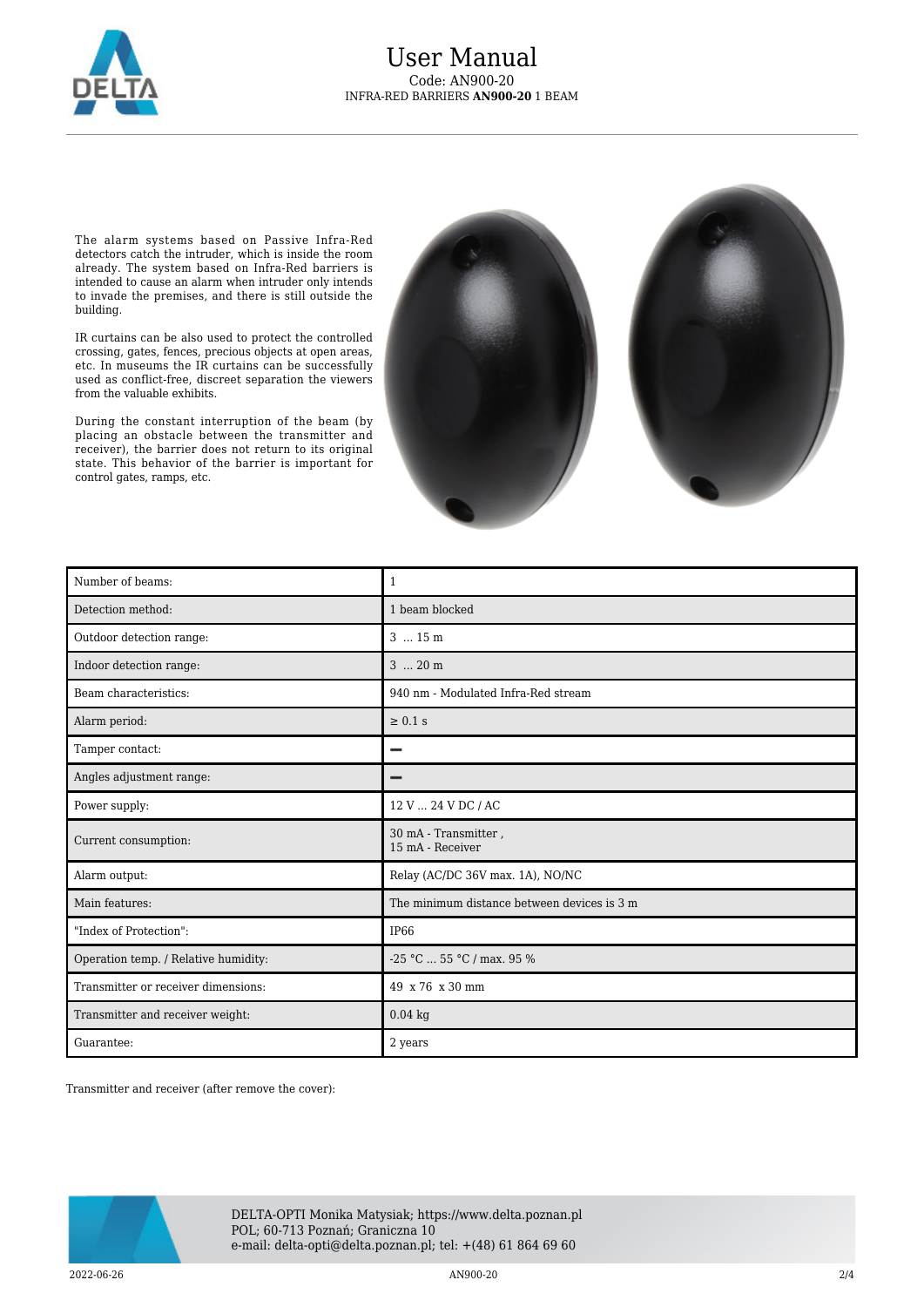



Mounting side view:



DELTA-OPTI Monika Matysiak; https://www.delta.poznan.pl POL; 60-713 Poznań; Graniczna 10 e-mail: delta-opti@delta.poznan.pl; tel: +(48) 61 864 69 60

 $2022$ -06-26  $3/4$